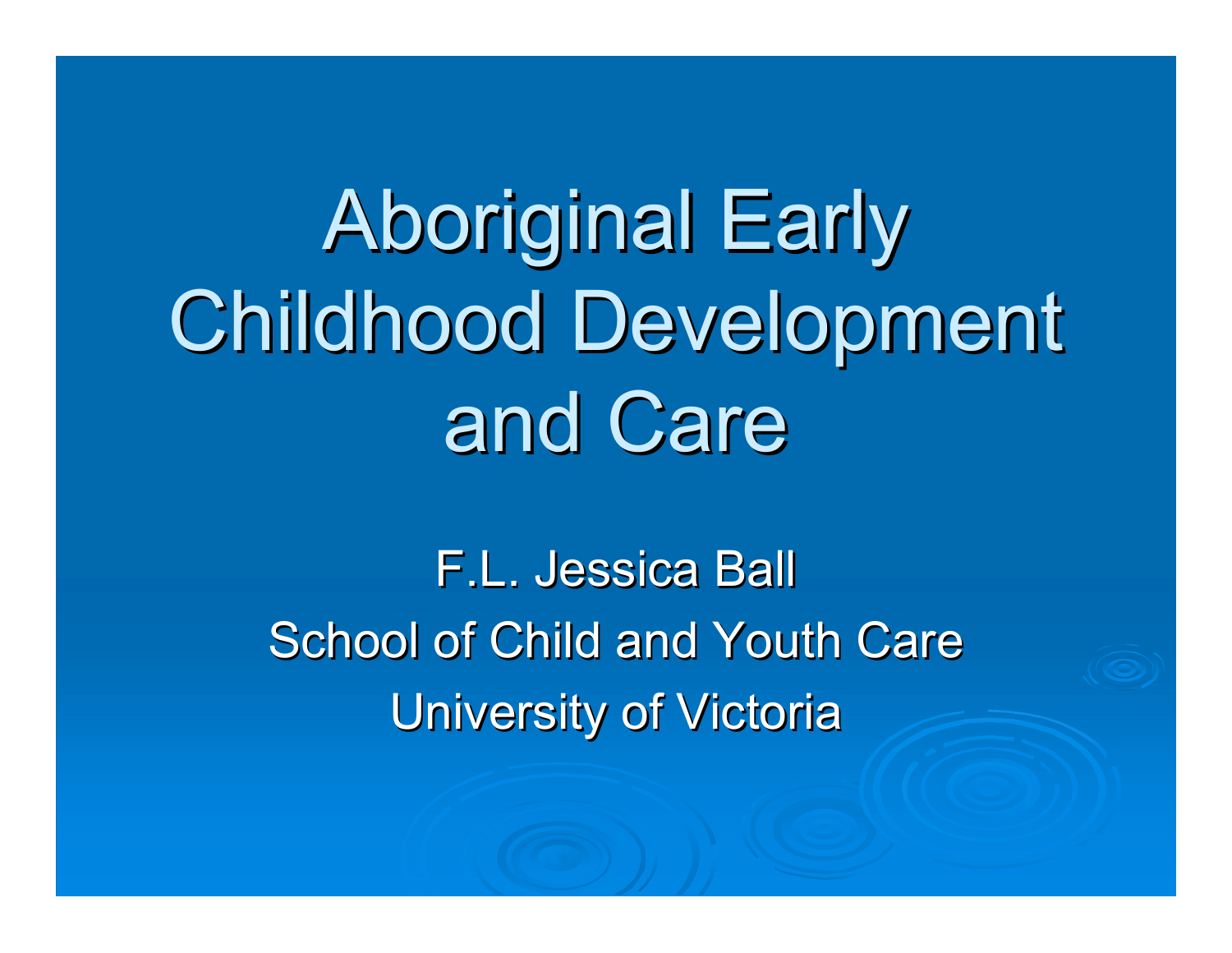¾ 700,000 First Nations & 50,000 Inuit 700,000 First Nations & 50,000 Inuit  $> 3\%$  of Canadian population  $\triangleright$  Avg. age 25.5 yrs :  $\bullet~$  10 yrs. Younger than other Canadians  $\triangleright$  Proportion under 5 yrs 70% greater  $> 3\%$  pop. Increase in 10 yrs.: • Double the rate for other Canadians  $> 800$  communities, 77% under 1000 • Many isolated or remote

Source: Statistics Canada, 1998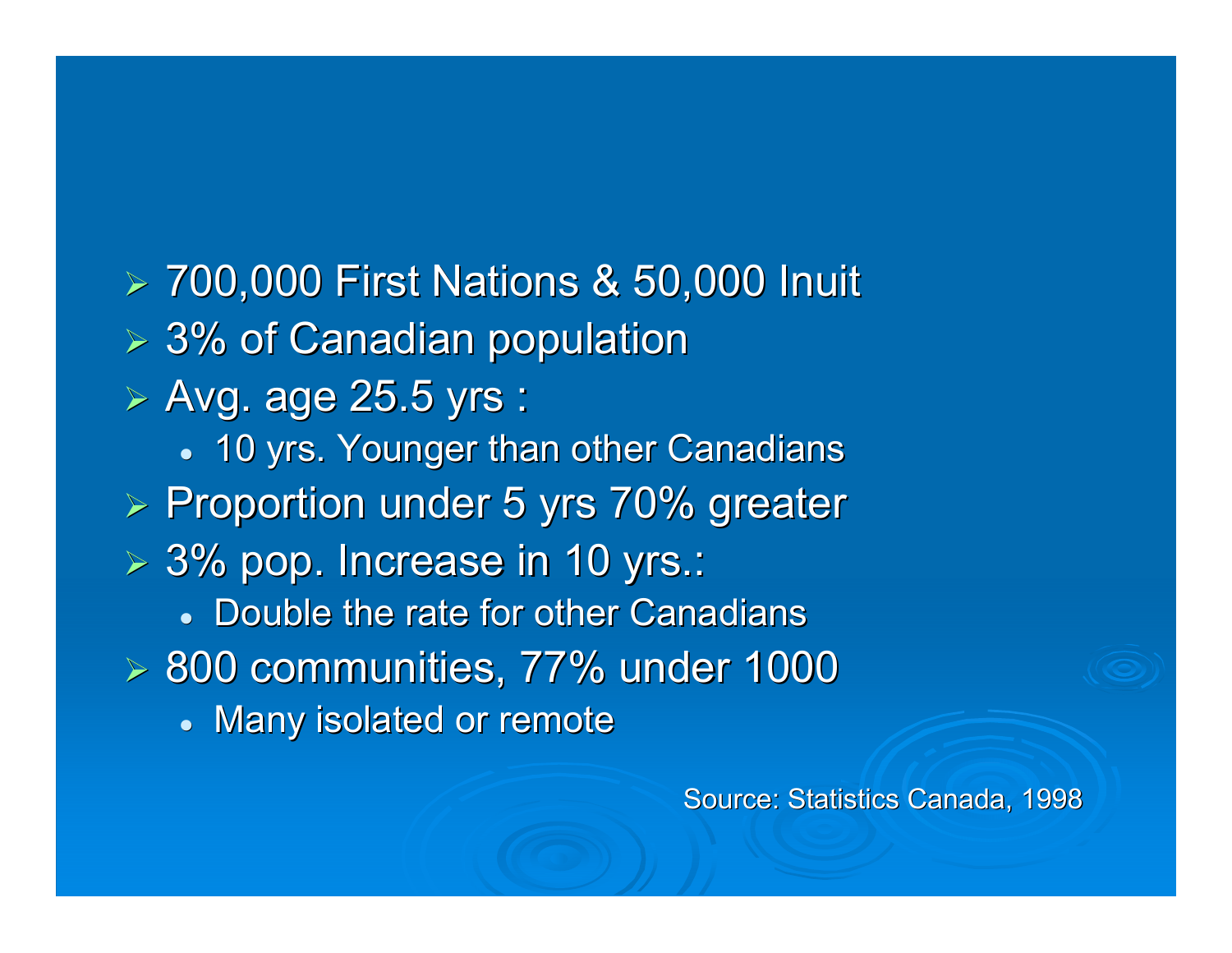#### > Long-standing disparities between Aboriginal & non-Aboriginal in overall health & access to health services

 $\triangleright$  Cumulative effects colonial abuses, persistent racism, & pervasive poverty show on nearly all indicators of health & social well-being

#### $\triangleright$  For example:

- Lower life expectancies
- $\bullet~$  Higher chronic illnesses (diabetes, HIV, cardiac)
- $\bullet$  Higher injury
- Higher poverty & unemployment
- $\bullet$  Higher suicide & attempts
- $\bullet~$  27% single parent families
- $\bullet$ 40% single mothers earn less than \$12,000/yr. 40% single mothers earn less than \$12,000/yr.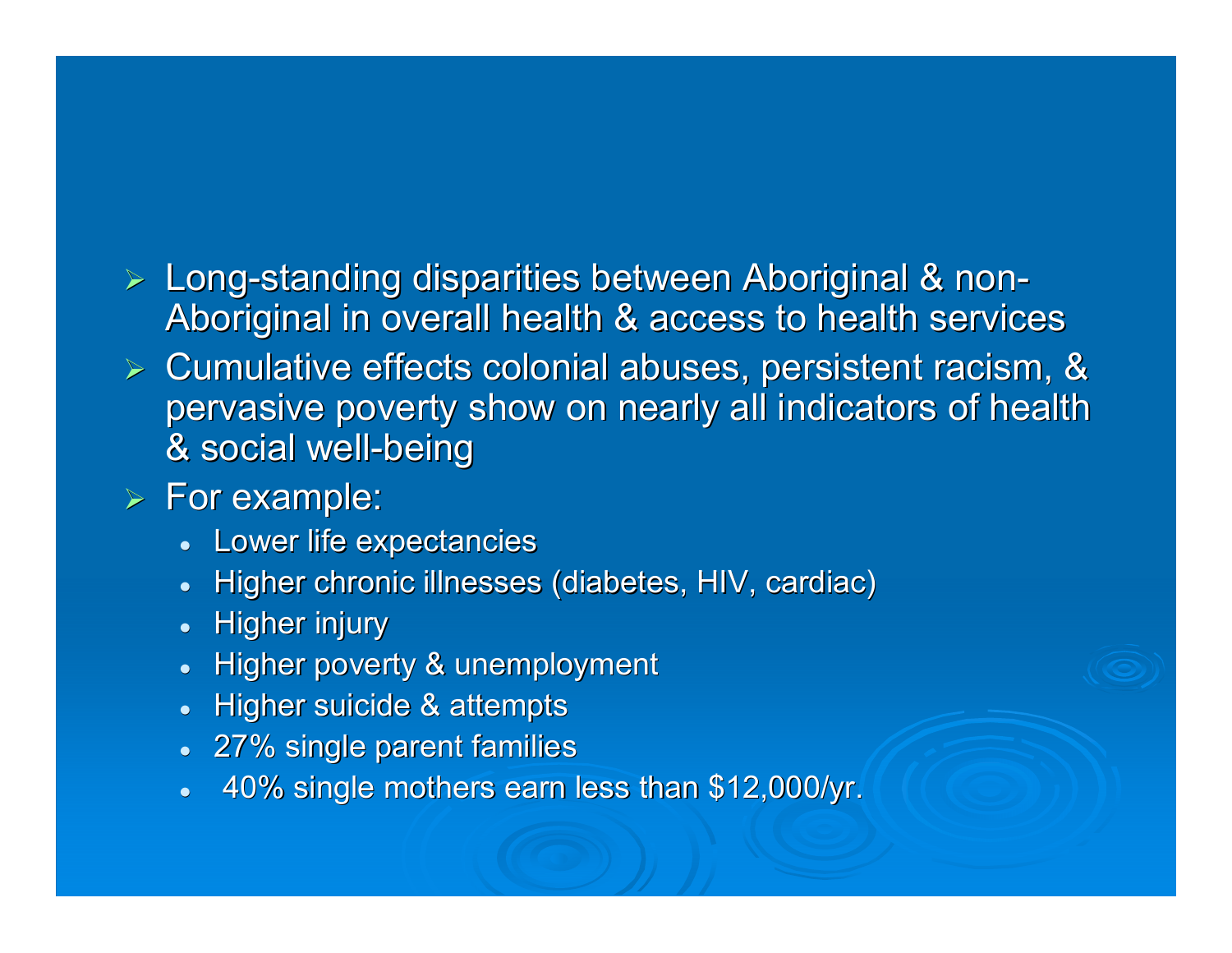### Aboriginal Children & Families in B.C.

 $\triangleright$  Higher birth rate  $\triangleright$  More adolescent mothers  $\geqslant 50\%$  off-reserve children in single parent homes compared to 17% in general pop.  $\triangleright$  Aboriginal children 7 times more likely to be in government care ¾ 40% of children in care are Aboriginal 40% of children in care are Aboriginal ¾ 52% Aboriginal children below poverty line 52% Aboriginal children below poverty line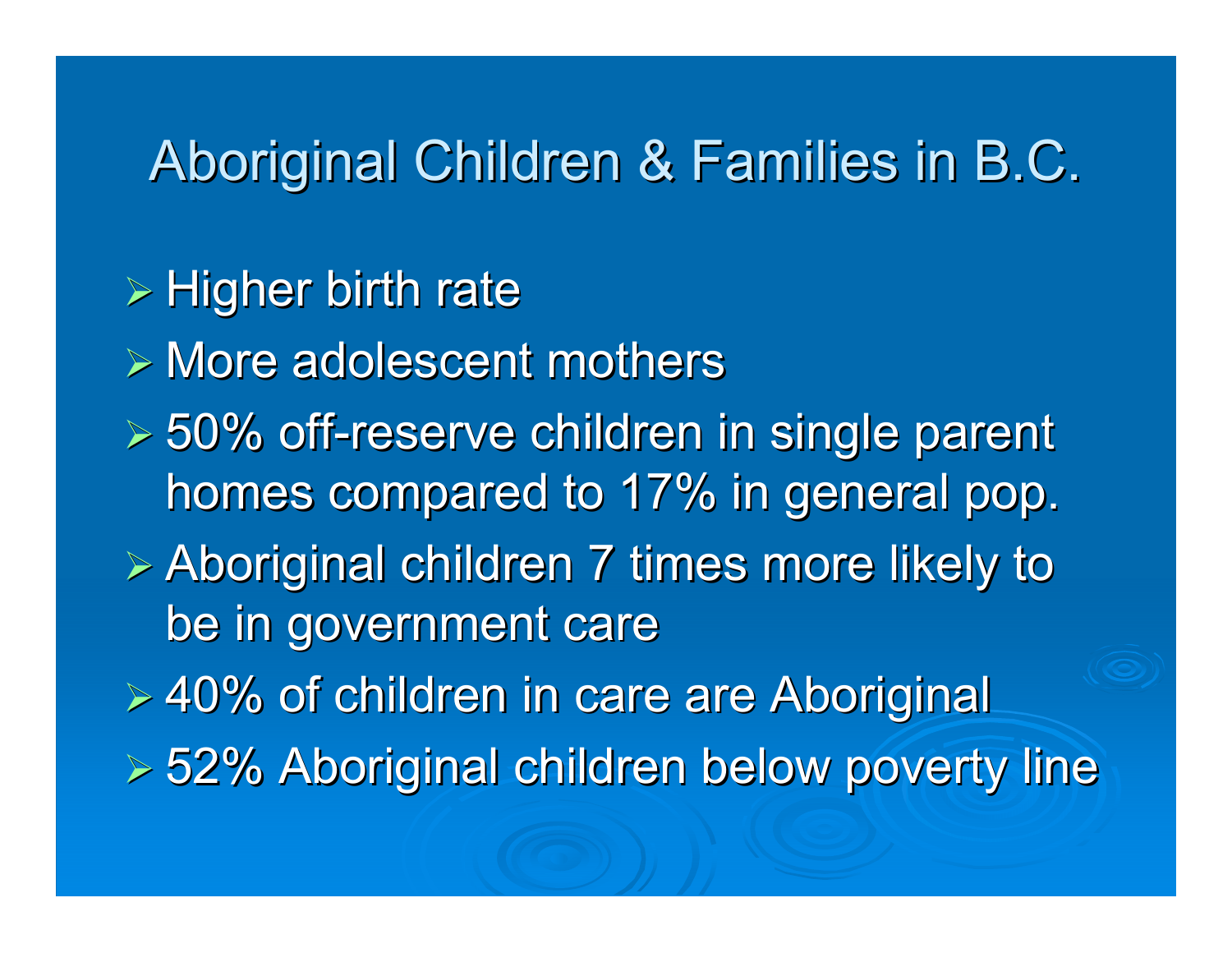# "Children are Our Future"

- $\triangleright$  Many strong socially cohesive communities in urban & especially rural settings
- $\triangleright$  Value children & support for young children & parents as key to community development
- $\triangleright$  Emphasis on preserving heritage language and indigenous knowledge of child development and family life
- $\triangleright$  Revitalization of elder roles / inter-generational
- $\triangleright$  transmission as key to cultural sustenance
- $\triangleright$  Enormous investments in strengthening capacity
- ¾ Promising practices to meet health & social Promising practices to meet health & social goals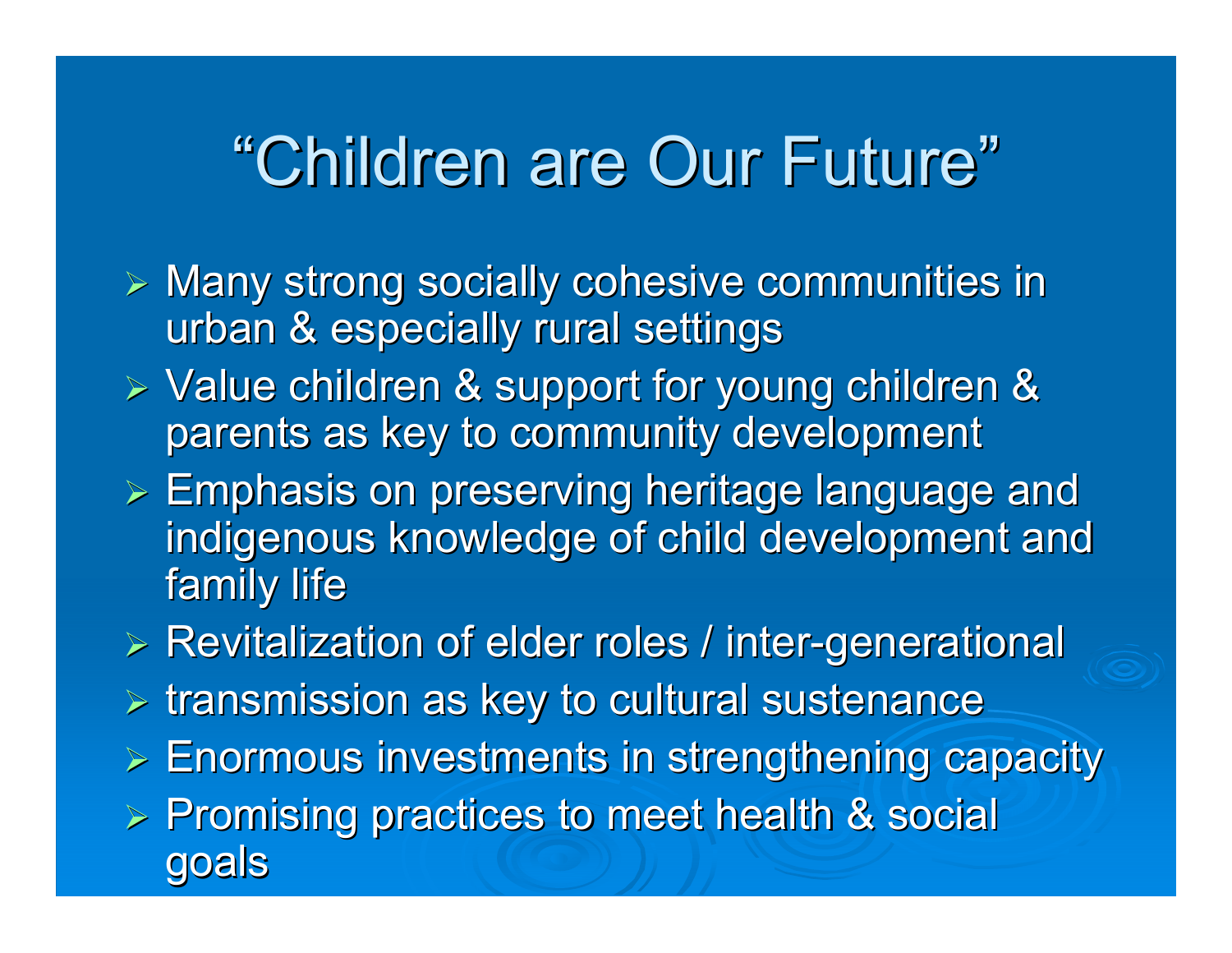# 'Aboriginal ways' in child care and health services

- **≽ 82% of eligible First Nations & Inuit communities** have or are in process of transferring responsibility for community health, primary health, & children's services
- ► Diversity among Aboriginal people about ways forward
- $\triangleright$  Agreement on improving developmental conditions for children
- $\triangleright$  Agreement on primacy of culture
- > What are 'Aboriginal ways'?
- ¾ What are 'promising practices'? What are 'promising practices'?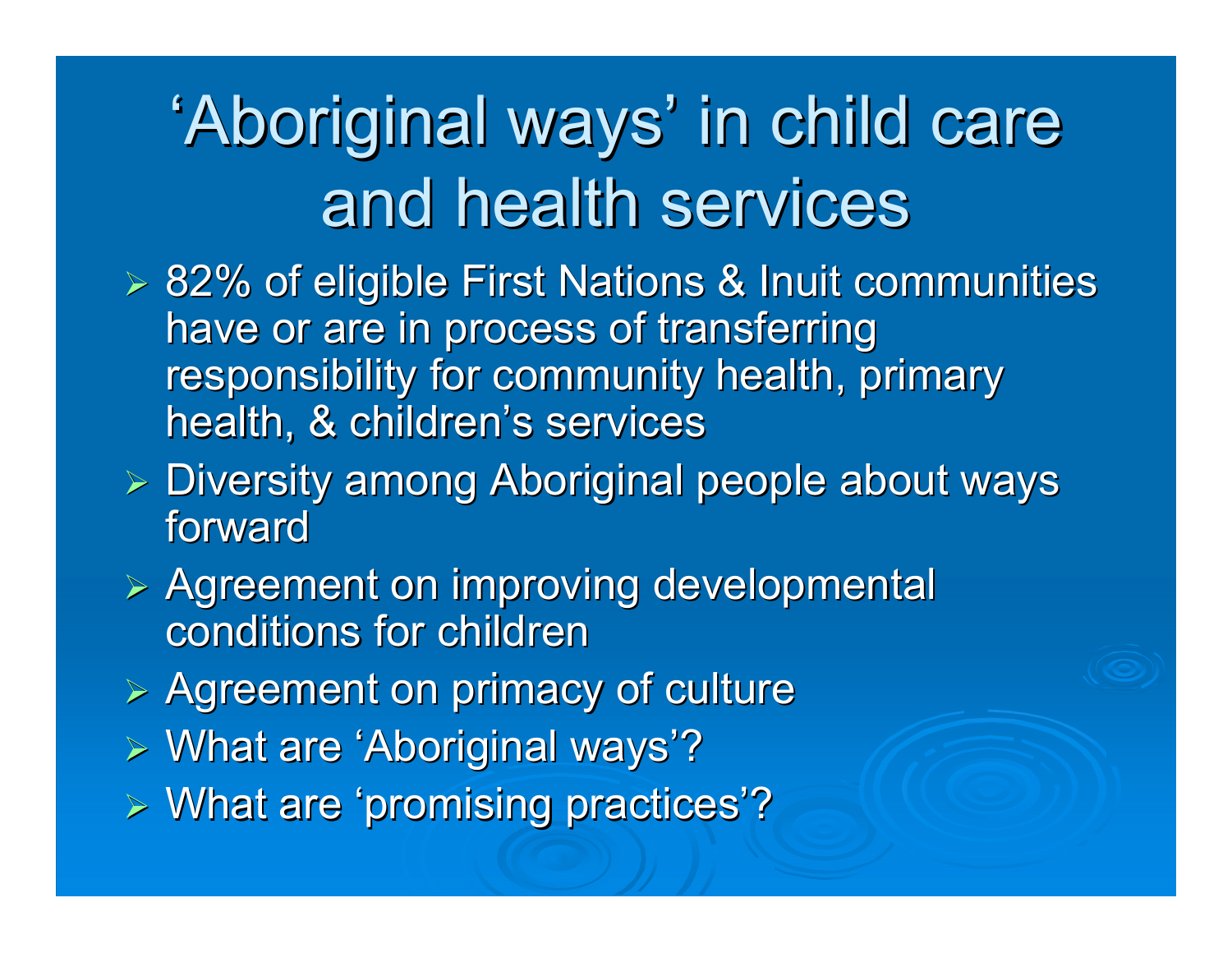# Program of Research on Program of Research on Aboriginal ECD (AECD)

- $\blacktriangleright$ > Multi-funded, multi-component, multi-year
- ¾ Attention to Indigenous research ethics & Attention to Indigenous research ethics & protocols protocols
- ¾> Community-university collaborations
- ¾Focus on selected communities Focus on selected communities
- $\blacktriangleright$ To yield some guidelines, learning points, & promising (not 'best'!) practices
- ¾**Mentoring Aboriginal researchers in** community agencies & university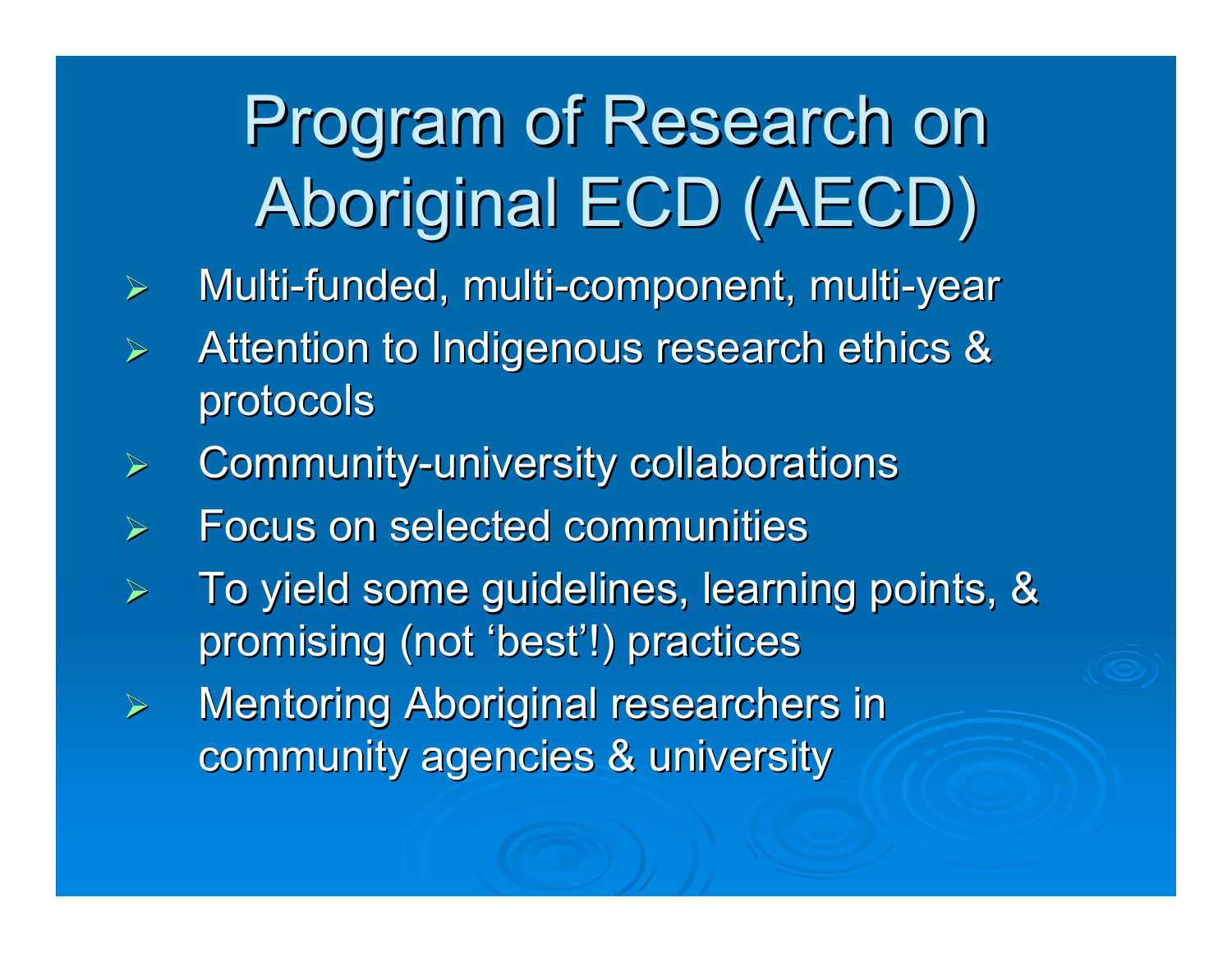¾ 1998-2001: ECD training program evaluation 2001: ECD training program evaluation *'First Nations Partnership Programs' 'First Nations Partnership Programs'*

- ¾ 2001-2003: HRDC funded project: 2003: HRDC funded project:
- 1. Determinants of successful transitions from training to practice in AECD training to practice in AECD
- 2. Incorporation of IK in AECD
- 3. Community & policy level determinants of program sustainability
- 4. Determinants and effects of parent involvement in  $\mathsf{AECD}$
- 5. Child health impacts of participation in AECD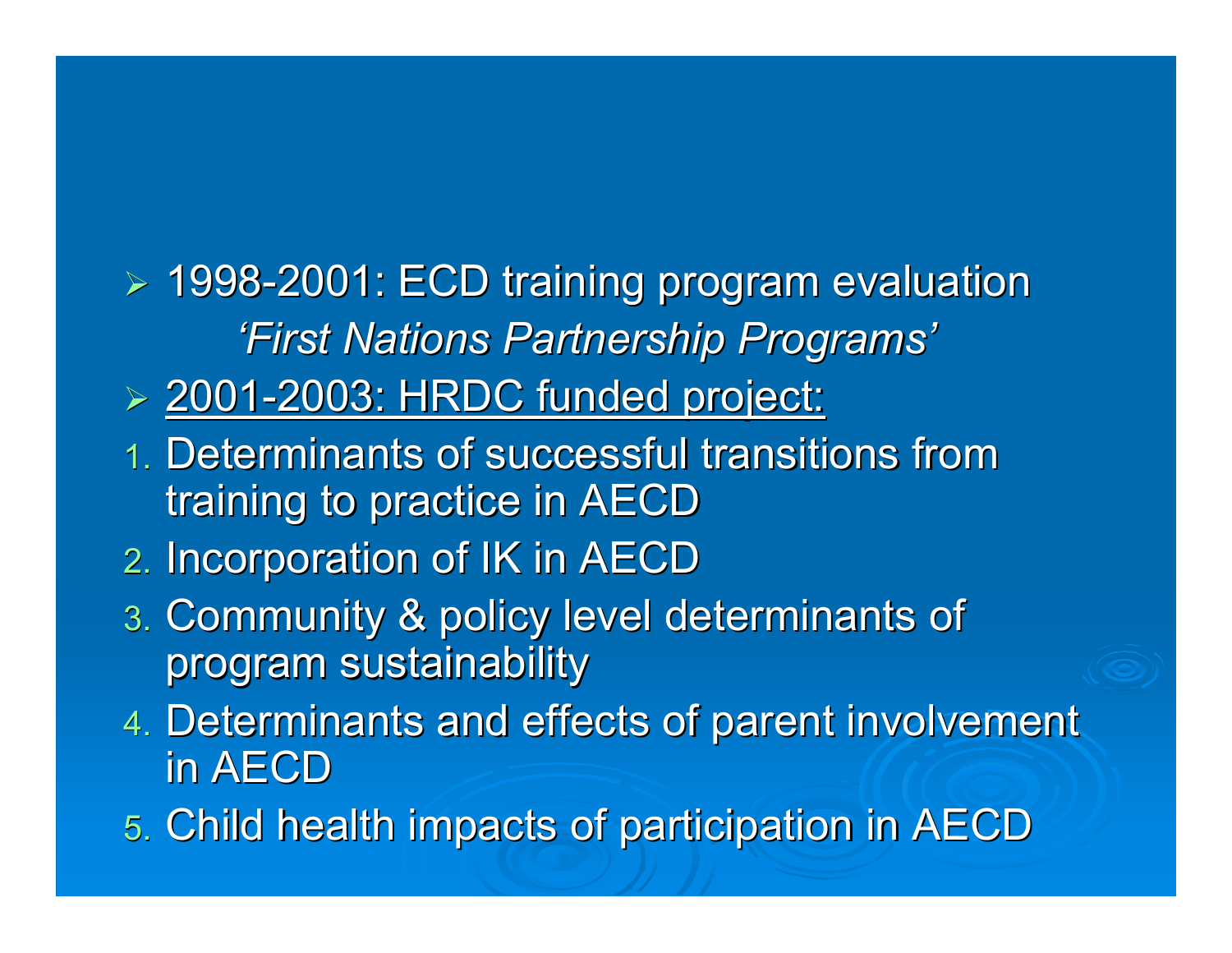## Human Early Learning Partnership

#### ¾HELP (MCFD) funding:

- 1.**Early language facilitation in AECD:** Community priorities & strategies
- 2.Impacts of culturally focused AECD practices on children's self-concept
- 3. Impacts of AECD on parents' perception & reception of social support
- 4.Student thesis: Heritage language facilitation in AECD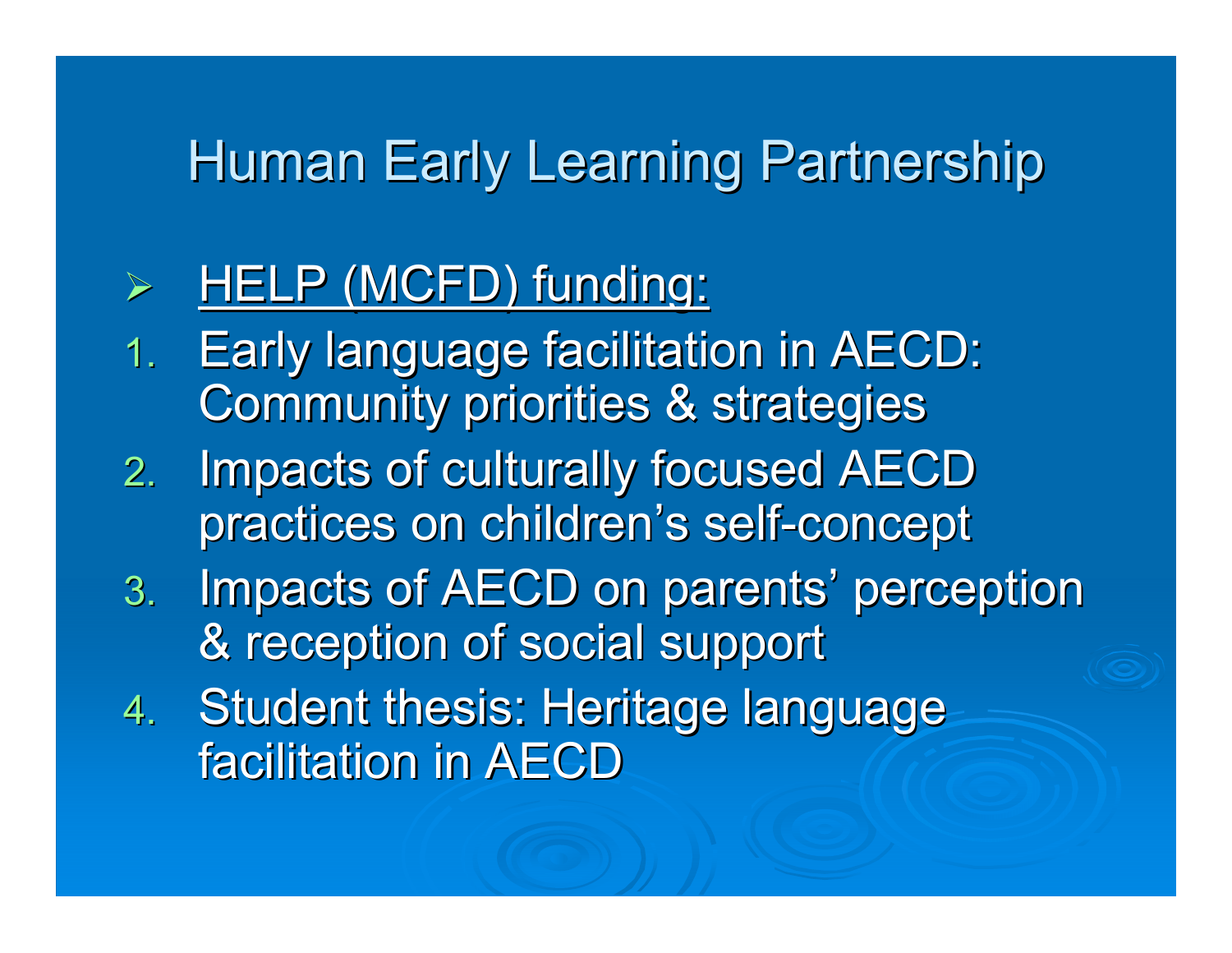#### **SSHRC: Major Collaborative Research Initiative**

- **≽ Consortium for Health, Intervention, Learning &** Development (CHILD) Project
- ¾ Aboriginal Child Development Aboriginal Child Development
- $\triangleright$  Universal & culturally specific goals & practices
- $>$  IK  $\cdot$  $-$  sources, preservation, continuation
- $\triangleright$  Culturally relevant indicators of child health & development
- $\triangleright$  Culturally appropriate assessment tools
- $\triangleright$  Articulation of responses to dominant culture research questions, human service models, & outcome evaluation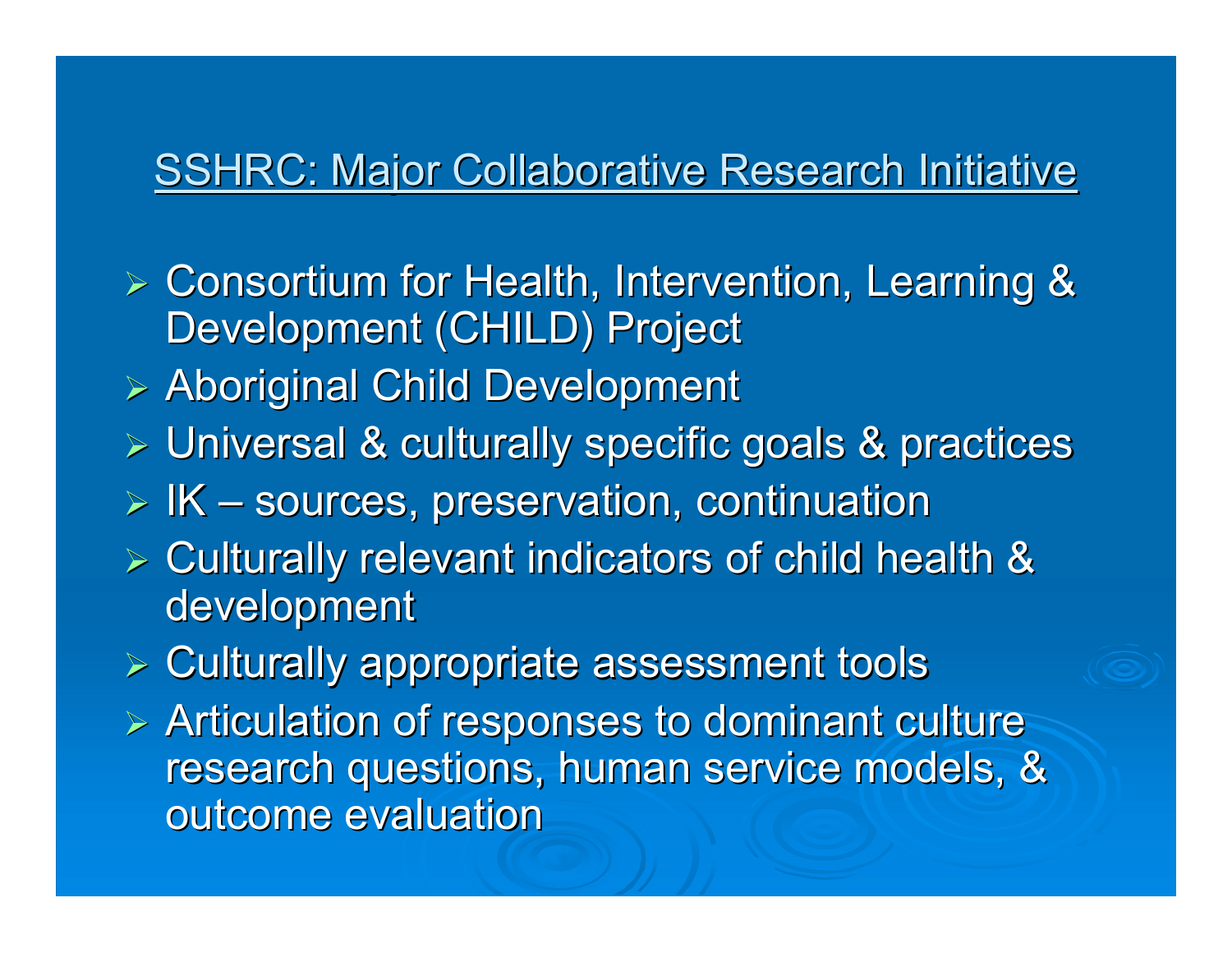## AECD as 'hub'

- ► Early Childhood Development & Care initiatives as central components of multi-sectoral service delivery
- $\triangleright$  Streamlined, culturally appropriate, geographically & financially accessible services
- $\triangleright$  Holistic approach to child development
- $\triangleright$  Laddered service system for support, prevention, early identification, referral, diagnosis & intervention